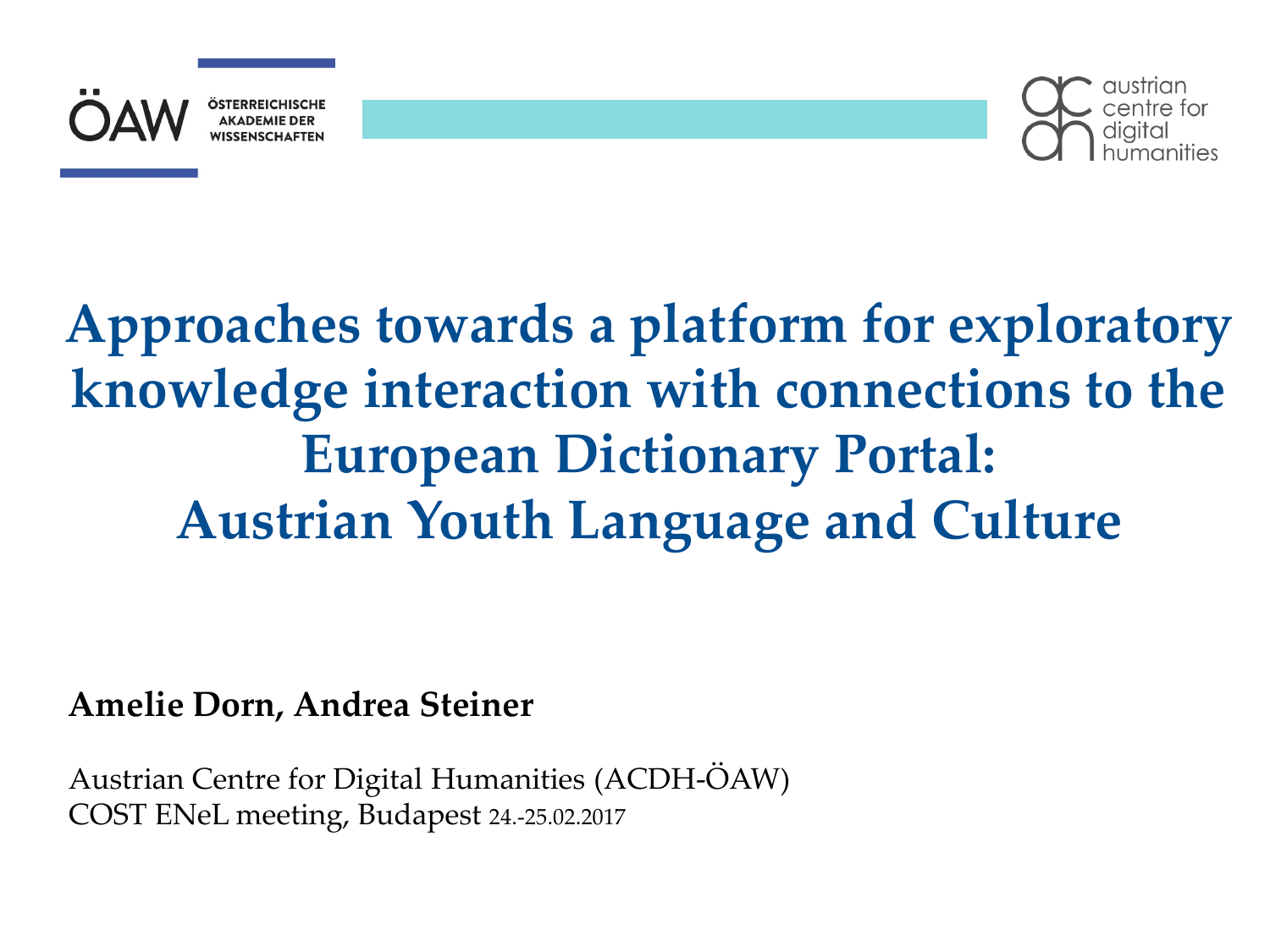



## **OVERVIEW**

- 1. Introduction
- 2. Aims
- 3. Data and Data collection
- 4. Digital Data processing Youth Language & Culture in a DH-context
- 5. Approaches towards dynamic knowledge exchange
- 6. Outlook and future perspectives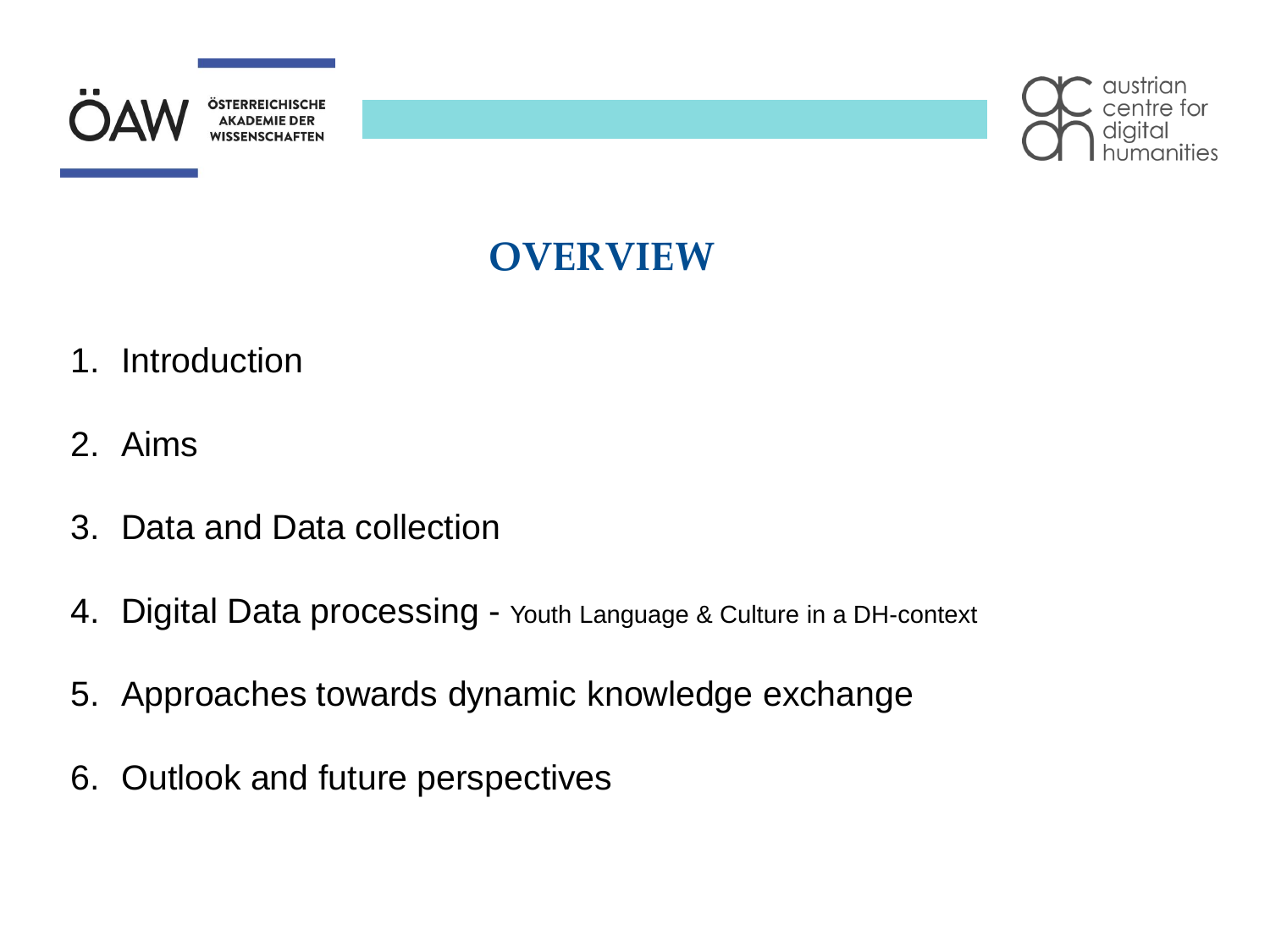



## **INTRODUCTION**

- youth language/ youth slang  $\rightarrow$  specific linguistic patterns and features typically used by youngsters
- rapidly changing terminology
- typical use of abbreviations brother  $\rightarrow$  bro; You only live once  $\rightarrow$  YOLO new word creations chillen + relaxen  $\rightarrow$  chillaxen cominbations of words and numbers  $\rightarrow$  gr8 (great) dialect words  $zach \rightarrow$  schwierig (*difficult*)
- common phenomenon across different cultures and languages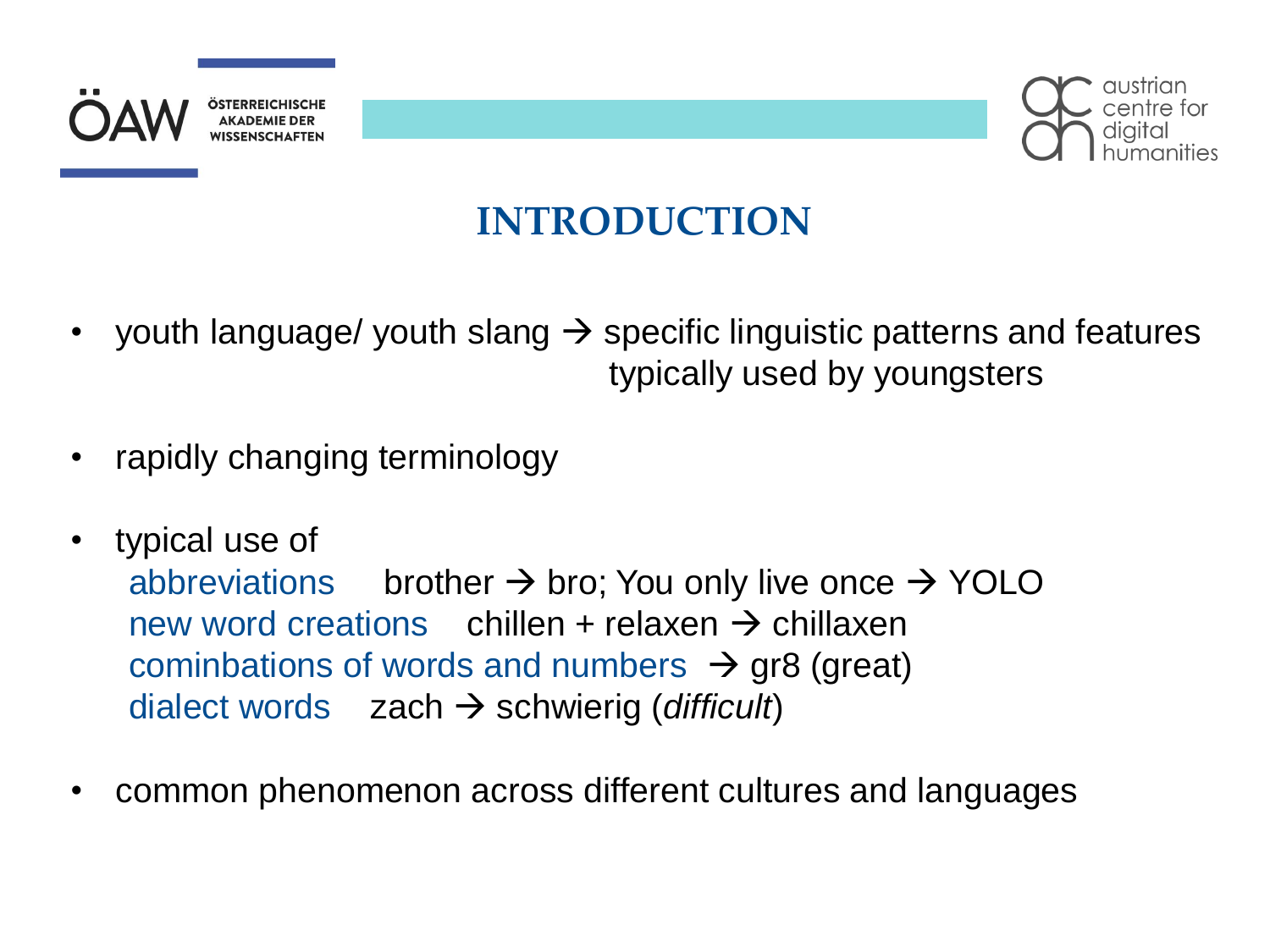



## **AIMS**

- participatory approach :: scientists/youngsters
- insights on language  $\rightarrow$  how youngsters name the world
- insights on Austrian youth culture
- collaborative effort towards exploratory knowledge exchange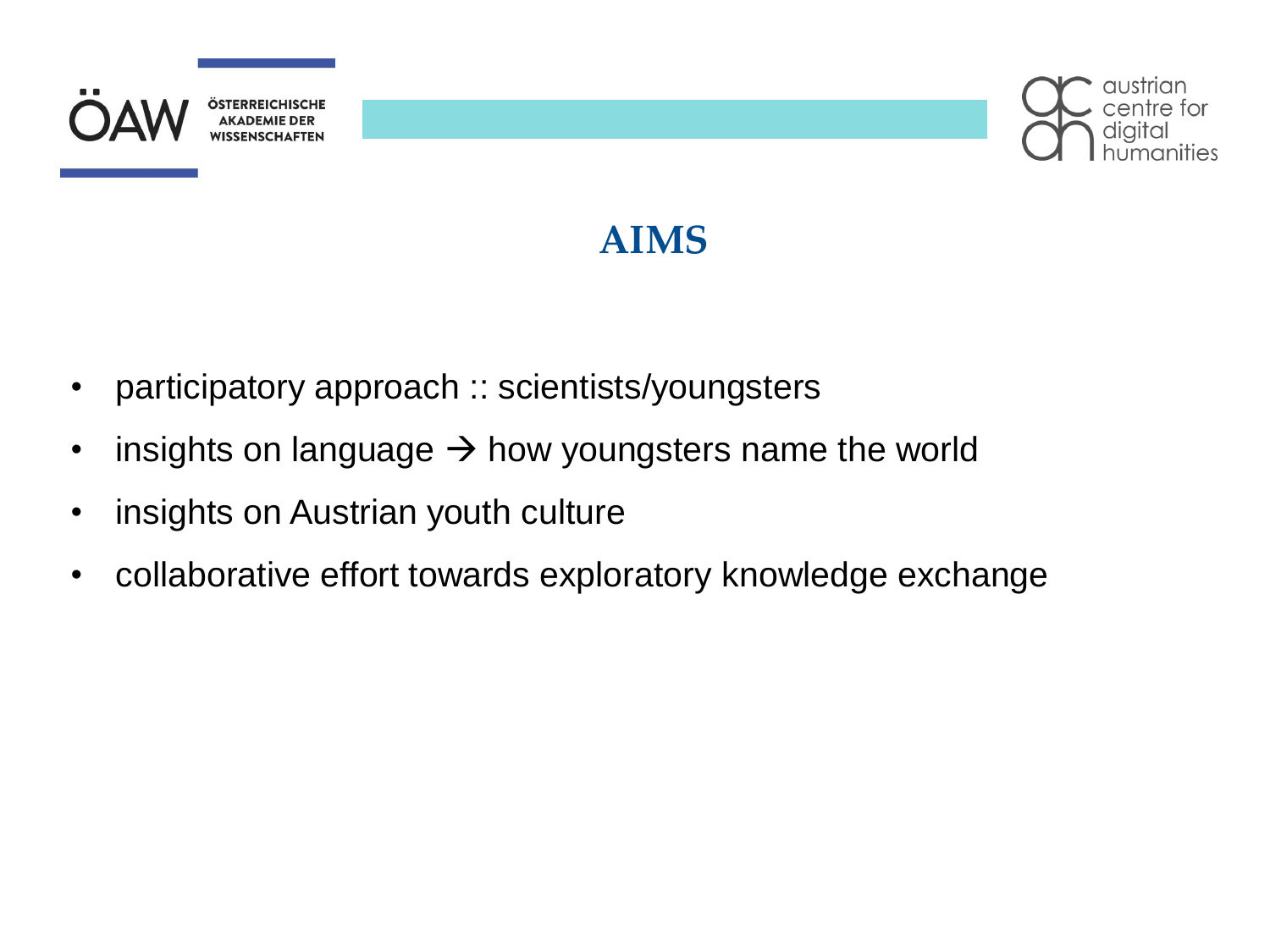



## **DATA AND DATA COLLECTION**

Data collection





KinderUniSteyr **King the Step 3h workshop – 20 youngsters – 12-14 years** 

Collection of

- general information on the use of youth language (who speaks it? why/ when it is used? when do youngsters stop using it?)
- terms currently used
- non-existant, invented terms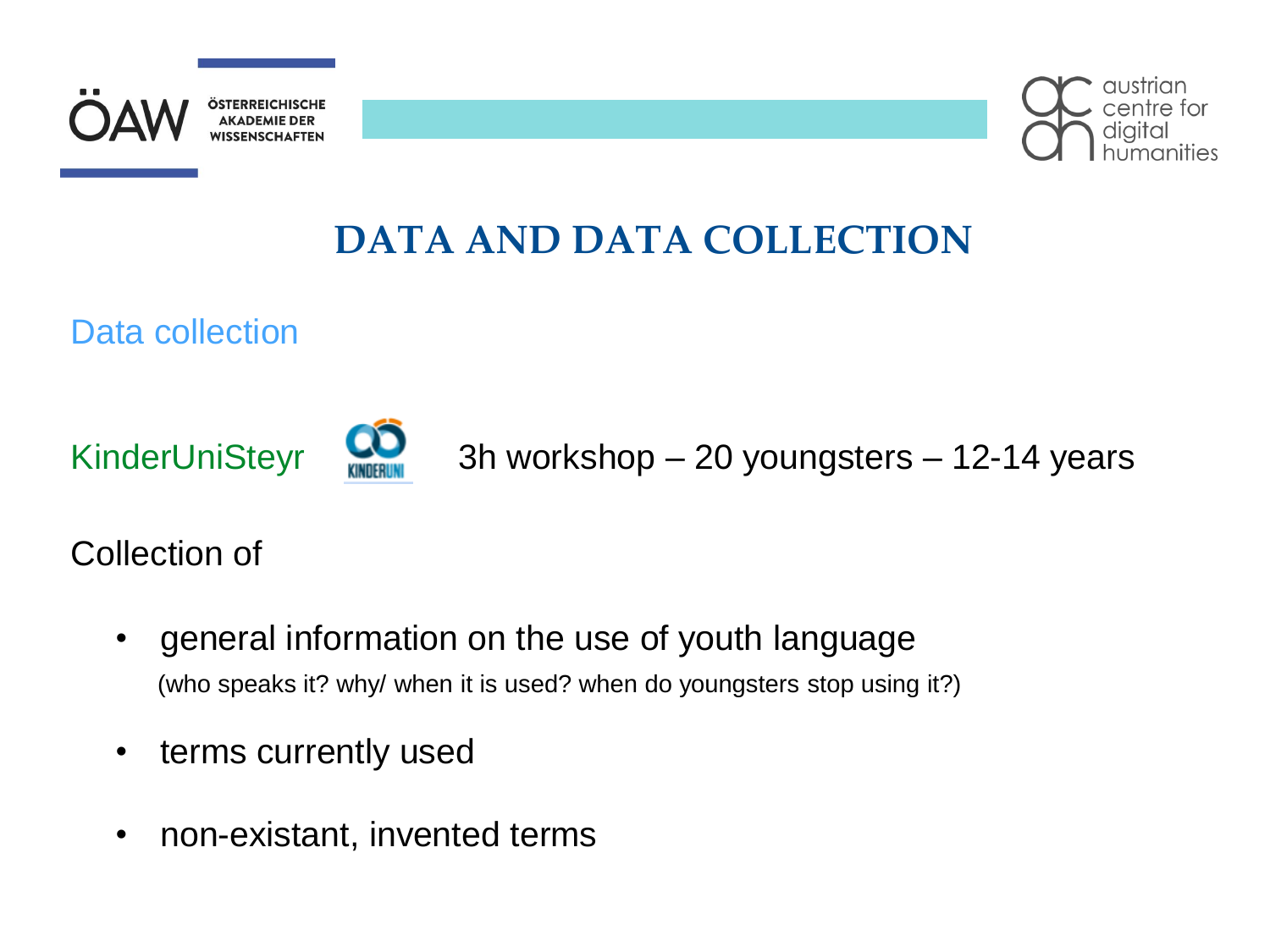



## **DATA AND DATA COLLECTION**

#### **Data**

1. general information on the use of youth language

who speaks it? Youngsters with their peers why it is used? To communicate with peers; to distance themselves from adults; to be trendy when it is used? With friends of the same age group; when do youngsters stop using it?  $\rightarrow$  different opinions

2. terms currently used (n=125)

schwör  $\rightarrow$  wirklich; 4ever  $\rightarrow$  für immer mi zaz nd  $\rightarrow$  keine Lust haben etwas zu tun

3. non-existant, invented terms (n=40)

 $\mathsf{Imc} \rightarrow \mathsf{love}$  my cat; cookster  $\rightarrow$  someone who can cook well Homer-Eltern  $\rightarrow$  parents who say no to everything, just like Homer Simpson

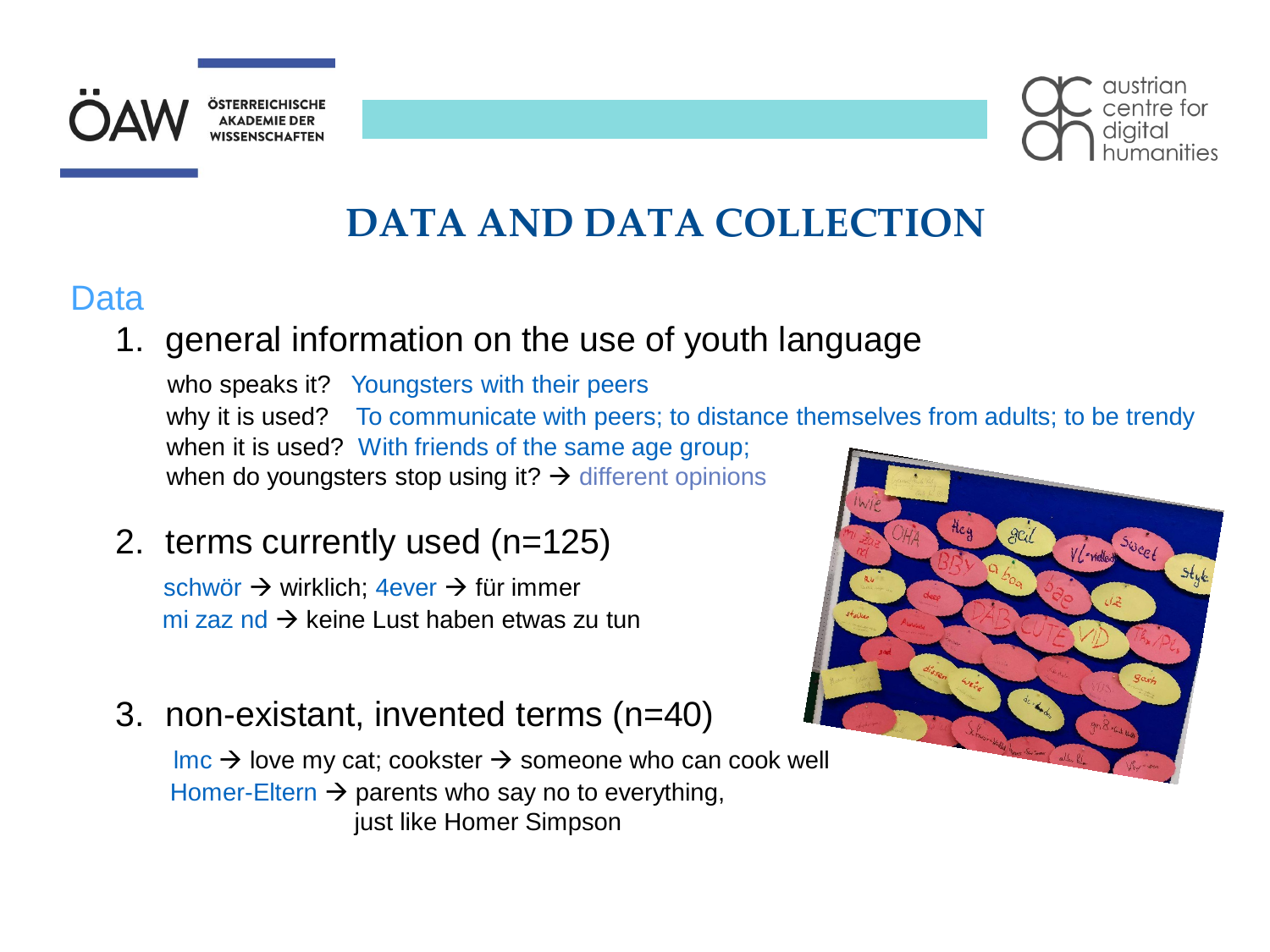



## **YOUTH LANGUAGE & CULTURE IN A DH-CONTEXT**

#### Digital tools

#### Viennese Lexicographic Editor (VLE) <https://clarin.oeaw.ac.at/vle>

- enable digital accessibility
- automate editing procedures
- TEI-compliant annotations
- possibility for future enlargement of the corpus

| $\mathbf{p}$                                                                                                                                                                                                                                                                                                                                                                      |                                                                                                                                                                                                                                                                                                                  |                                                                                                                                                                                                            |                             | Editor (1): deu_jugspr |              | $  \mathbb{Z}$ $\times$ |
|-----------------------------------------------------------------------------------------------------------------------------------------------------------------------------------------------------------------------------------------------------------------------------------------------------------------------------------------------------------------------------------|------------------------------------------------------------------------------------------------------------------------------------------------------------------------------------------------------------------------------------------------------------------------------------------------------------------|------------------------------------------------------------------------------------------------------------------------------------------------------------------------------------------------------------|-----------------------------|------------------------|--------------|-------------------------|
| Entries Config Actions                                                                                                                                                                                                                                                                                                                                                            |                                                                                                                                                                                                                                                                                                                  |                                                                                                                                                                                                            |                             |                        |              |                         |
| Display<br>Control                                                                                                                                                                                                                                                                                                                                                                | Log                                                                                                                                                                                                                                                                                                              | Update profile<br>Templates                                                                                                                                                                                |                             |                        |              |                         |
| Transform act. entry 2 editor<br>Save                                                                                                                                                                                                                                                                                                                                             |                                                                                                                                                                                                                                                                                                                  | Validate<br><b>Edit senses</b>                                                                                                                                                                             | Close program               |                        |              |                         |
| Versions<br>Last queries<br>Results                                                                                                                                                                                                                                                                                                                                               | $\blacktriangleleft$ Prev                                                                                                                                                                                                                                                                                        | New<br>Next P                                                                                                                                                                                              | $\nabla$ ? 0<br>(no status) |                        | <b>Lemma</b> | leiwand [adjective]     |
| all<br>$\checkmark$                                                                                                                                                                                                                                                                                                                                                               |                                                                                                                                                                                                                                                                                                                  | XML Editor Display style Profile Export / Import                                                                                                                                                           |                             |                        | <b>Sense</b> | mega großartig          |
| iwie<br>joo<br>jz<br>kawaii<br>Kevin; Alpha-Kevin<br>Kp?<br>krap<br>lag<br>läuft bei dir?<br>leiwand [adjective]<br>Life style<br>lol<br>mainstream<br><b>Memes</b><br>merkeln<br>mi zaz nd<br>Moin<br>nd<br>Nerd<br>nice<br>noob<br>nop<br><b>oc</b><br>OHA<br><b>OMG</b><br>00C<br>Opfa<br>Prank<br>RL.<br>rpg<br>sad<br>scheiß egal!<br>schleich dich!<br>schwör? oder schwör! | $_{\infty}$<br><form.type="lemma"><br/><math display="inline">\land</math><br/><math>\cdots</math><br/><math>\cdots</math><gramgrp><br/><math>\cdots</math></gramgrp><br/><math>\cdots</math><sense><br/><math>\cdots \cdots \times \text{crit}</math><br/><math>\cdots</math> </sense><br/></form.type="lemma"> | <entry xml:id="leiwond 001" xmlns="http://www.tei-c.org/ns/1.0"><br/>&lt; &lt; gram 'type="pos"&gt;adjective<br/><br/>cit 'type="translation" 'xml:lang="de"&gt;<br/><guote>mega.großartig</guote></entry> |                             |                        |              |                         |
| shut up!<br>sis<br>stalken                                                                                                                                                                                                                                                                                                                                                        | v<br>id 767                                                                                                                                                                                                                                                                                                      | sid leiwond 001                                                                                                                                                                                            | type                        | table deu jugspr       |              |                         |
| $\Box$ Keep data $\Box$ Sc<br><b>Num 156</b>                                                                                                                                                                                                                                                                                                                                      | <b>Trans.</b> table                                                                                                                                                                                                                                                                                              | lang                                                                                                                                                                                                       | FN                          |                        |              |                         |
| <b>Trans. table:</b>                                                                                                                                                                                                                                                                                                                                                              |                                                                                                                                                                                                                                                                                                                  | Element <gram type="pos"></gram>                                                                                                                                                                           | pos $7:32$                  |                        | $\langle$    | ⋗                       |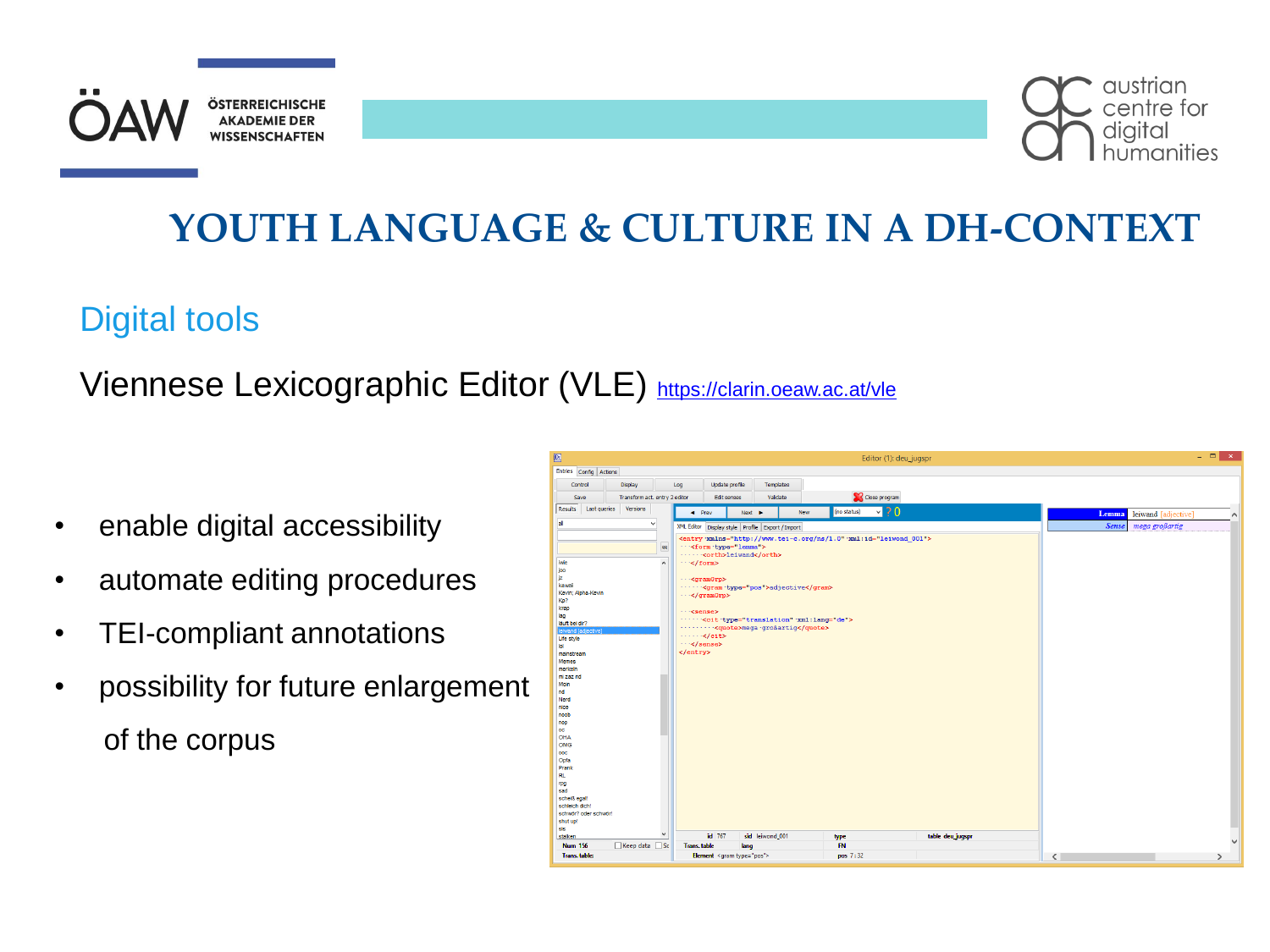



## **YOUTH LANGUAGE & CULTURE IN A DH-CONTEXT**

#### Viennese Lexicographic Editor (VLE) <https://clarin.oeaw.ac.at/vle>

| Entries Config Actions<br>Display<br>Log<br>Update profile<br>Templates<br>Control<br><b>S</b> Close program<br>Transform act. entry 2 editor<br>Validate<br>Edit senses<br>Save<br>Versions<br>Last queries<br>Results<br>$\nabla$ ? 0<br>(no status)<br>Next<br>New<br>$\blacktriangleleft$ Prev<br>Lemma $\Omega$ - Kevin [noun]<br>all<br>M<br><b>Sense</b><br>das Opfer unter den Kevins, Gegenteil von a-Kevin<br>XML Editor   Display style   Profile   Export / Import<br><entry :xml:id="kevin_001" :xmlns="http://www.tei-c.org/ns/1.0"><br/><math display="inline">_{\text{QQ}}</math><br/><torm .type="lemma"><br/>why<br/><math display="inline">\land</math><br/><math>\cdots</math> <br/>willst du mich verarschen?<br/>Wmd?<br/><math>\cdots</math><gramgrp><br/>WÜWÜ<br/>wv<br/><math>\cdots</math></gramgrp><br/><b>XO</b><br/><math display="inline">\sim 100</math><br/><b>YOLO</b><br/><math>\cdots</math> <sense><br/>zach<br/>Angella [noun]<br/><guote>das Opfer unter den Kevins, Gegenteil von a-Kevin</guote><br/>cookster [noun]<br/><math>\cdots \cdots \times</math>/cit&gt;<br/>Cränger [noun]<br/><math>\cdots</math> </sense><br/>doggen [verb]<br/><math>\langle</math>/entry&gt;<br/>Entenmama [noun]<br/>epic beef [noun]<br/>Flunderkotze [noun]<br/>gell/gö<br/>Glg<br/>glicksmasn [noun]<br/>hd<br/>homen [verb]<br/>Homer-Eltern<br/>homy [noun]<br/><b>Ilmc</b><br/>Kagge/Ogge [noun]<br/>kb<br/>Ib [verb]<br/>Ig [noun]<br/>LY.<br/>Neco [noun]<br/>popositz [noun]<br/>Ratzefummel [noun]<br/>sl [verb]<br/>Snapi [noun]<br/>Ω - Kevin [noun]<br/>zucker [noun]<br/>Zahnarztschnecke [noun]<br/>partschwim [verb]<br/>us [noun]<br/>swinkin [verb]<br/><math display="inline">\checkmark</math><br/>id 844<br/>sid kevin_001<br/>table deu_jugspr<br/><b>type</b><br/><math>\Box</math> Keep data <math>\Box</math> Sc<br/><b>FN</b><br/>Num 156<br/><b>Trans. table</b><br/>lang<br/><b>Trans. table:</b><br/>Element <gram type="pos"><br/>pos <math>7:32</math></gram></torm></entry> | $\boxed{\underline{\mathbf{D} \mathbf{I}}}$ |  |  |  |  |  | Editor (1): deu_jugspr |  |  | $ \Box$ $\times$ |
|-------------------------------------------------------------------------------------------------------------------------------------------------------------------------------------------------------------------------------------------------------------------------------------------------------------------------------------------------------------------------------------------------------------------------------------------------------------------------------------------------------------------------------------------------------------------------------------------------------------------------------------------------------------------------------------------------------------------------------------------------------------------------------------------------------------------------------------------------------------------------------------------------------------------------------------------------------------------------------------------------------------------------------------------------------------------------------------------------------------------------------------------------------------------------------------------------------------------------------------------------------------------------------------------------------------------------------------------------------------------------------------------------------------------------------------------------------------------------------------------------------------------------------------------------------------------------------------------------------------------------------------------------------------------------------------------------------------------------------------------------------------------------------------------------------------------------------------------------------------------------------------------------------------------------------------------------------------------------------------------------------------------------------------|---------------------------------------------|--|--|--|--|--|------------------------|--|--|------------------|
|                                                                                                                                                                                                                                                                                                                                                                                                                                                                                                                                                                                                                                                                                                                                                                                                                                                                                                                                                                                                                                                                                                                                                                                                                                                                                                                                                                                                                                                                                                                                                                                                                                                                                                                                                                                                                                                                                                                                                                                                                                     |                                             |  |  |  |  |  |                        |  |  |                  |
|                                                                                                                                                                                                                                                                                                                                                                                                                                                                                                                                                                                                                                                                                                                                                                                                                                                                                                                                                                                                                                                                                                                                                                                                                                                                                                                                                                                                                                                                                                                                                                                                                                                                                                                                                                                                                                                                                                                                                                                                                                     |                                             |  |  |  |  |  |                        |  |  |                  |
|                                                                                                                                                                                                                                                                                                                                                                                                                                                                                                                                                                                                                                                                                                                                                                                                                                                                                                                                                                                                                                                                                                                                                                                                                                                                                                                                                                                                                                                                                                                                                                                                                                                                                                                                                                                                                                                                                                                                                                                                                                     |                                             |  |  |  |  |  |                        |  |  |                  |
|                                                                                                                                                                                                                                                                                                                                                                                                                                                                                                                                                                                                                                                                                                                                                                                                                                                                                                                                                                                                                                                                                                                                                                                                                                                                                                                                                                                                                                                                                                                                                                                                                                                                                                                                                                                                                                                                                                                                                                                                                                     |                                             |  |  |  |  |  |                        |  |  |                  |
|                                                                                                                                                                                                                                                                                                                                                                                                                                                                                                                                                                                                                                                                                                                                                                                                                                                                                                                                                                                                                                                                                                                                                                                                                                                                                                                                                                                                                                                                                                                                                                                                                                                                                                                                                                                                                                                                                                                                                                                                                                     |                                             |  |  |  |  |  |                        |  |  |                  |
|                                                                                                                                                                                                                                                                                                                                                                                                                                                                                                                                                                                                                                                                                                                                                                                                                                                                                                                                                                                                                                                                                                                                                                                                                                                                                                                                                                                                                                                                                                                                                                                                                                                                                                                                                                                                                                                                                                                                                                                                                                     |                                             |  |  |  |  |  |                        |  |  |                  |
|                                                                                                                                                                                                                                                                                                                                                                                                                                                                                                                                                                                                                                                                                                                                                                                                                                                                                                                                                                                                                                                                                                                                                                                                                                                                                                                                                                                                                                                                                                                                                                                                                                                                                                                                                                                                                                                                                                                                                                                                                                     |                                             |  |  |  |  |  |                        |  |  |                  |
|                                                                                                                                                                                                                                                                                                                                                                                                                                                                                                                                                                                                                                                                                                                                                                                                                                                                                                                                                                                                                                                                                                                                                                                                                                                                                                                                                                                                                                                                                                                                                                                                                                                                                                                                                                                                                                                                                                                                                                                                                                     |                                             |  |  |  |  |  |                        |  |  |                  |
|                                                                                                                                                                                                                                                                                                                                                                                                                                                                                                                                                                                                                                                                                                                                                                                                                                                                                                                                                                                                                                                                                                                                                                                                                                                                                                                                                                                                                                                                                                                                                                                                                                                                                                                                                                                                                                                                                                                                                                                                                                     |                                             |  |  |  |  |  |                        |  |  |                  |
|                                                                                                                                                                                                                                                                                                                                                                                                                                                                                                                                                                                                                                                                                                                                                                                                                                                                                                                                                                                                                                                                                                                                                                                                                                                                                                                                                                                                                                                                                                                                                                                                                                                                                                                                                                                                                                                                                                                                                                                                                                     |                                             |  |  |  |  |  |                        |  |  |                  |
|                                                                                                                                                                                                                                                                                                                                                                                                                                                                                                                                                                                                                                                                                                                                                                                                                                                                                                                                                                                                                                                                                                                                                                                                                                                                                                                                                                                                                                                                                                                                                                                                                                                                                                                                                                                                                                                                                                                                                                                                                                     |                                             |  |  |  |  |  |                        |  |  |                  |
|                                                                                                                                                                                                                                                                                                                                                                                                                                                                                                                                                                                                                                                                                                                                                                                                                                                                                                                                                                                                                                                                                                                                                                                                                                                                                                                                                                                                                                                                                                                                                                                                                                                                                                                                                                                                                                                                                                                                                                                                                                     |                                             |  |  |  |  |  |                        |  |  |                  |
|                                                                                                                                                                                                                                                                                                                                                                                                                                                                                                                                                                                                                                                                                                                                                                                                                                                                                                                                                                                                                                                                                                                                                                                                                                                                                                                                                                                                                                                                                                                                                                                                                                                                                                                                                                                                                                                                                                                                                                                                                                     |                                             |  |  |  |  |  |                        |  |  |                  |
|                                                                                                                                                                                                                                                                                                                                                                                                                                                                                                                                                                                                                                                                                                                                                                                                                                                                                                                                                                                                                                                                                                                                                                                                                                                                                                                                                                                                                                                                                                                                                                                                                                                                                                                                                                                                                                                                                                                                                                                                                                     |                                             |  |  |  |  |  |                        |  |  |                  |
|                                                                                                                                                                                                                                                                                                                                                                                                                                                                                                                                                                                                                                                                                                                                                                                                                                                                                                                                                                                                                                                                                                                                                                                                                                                                                                                                                                                                                                                                                                                                                                                                                                                                                                                                                                                                                                                                                                                                                                                                                                     |                                             |  |  |  |  |  |                        |  |  |                  |
|                                                                                                                                                                                                                                                                                                                                                                                                                                                                                                                                                                                                                                                                                                                                                                                                                                                                                                                                                                                                                                                                                                                                                                                                                                                                                                                                                                                                                                                                                                                                                                                                                                                                                                                                                                                                                                                                                                                                                                                                                                     |                                             |  |  |  |  |  |                        |  |  |                  |
|                                                                                                                                                                                                                                                                                                                                                                                                                                                                                                                                                                                                                                                                                                                                                                                                                                                                                                                                                                                                                                                                                                                                                                                                                                                                                                                                                                                                                                                                                                                                                                                                                                                                                                                                                                                                                                                                                                                                                                                                                                     |                                             |  |  |  |  |  |                        |  |  |                  |
|                                                                                                                                                                                                                                                                                                                                                                                                                                                                                                                                                                                                                                                                                                                                                                                                                                                                                                                                                                                                                                                                                                                                                                                                                                                                                                                                                                                                                                                                                                                                                                                                                                                                                                                                                                                                                                                                                                                                                                                                                                     |                                             |  |  |  |  |  |                        |  |  |                  |
|                                                                                                                                                                                                                                                                                                                                                                                                                                                                                                                                                                                                                                                                                                                                                                                                                                                                                                                                                                                                                                                                                                                                                                                                                                                                                                                                                                                                                                                                                                                                                                                                                                                                                                                                                                                                                                                                                                                                                                                                                                     |                                             |  |  |  |  |  |                        |  |  |                  |
|                                                                                                                                                                                                                                                                                                                                                                                                                                                                                                                                                                                                                                                                                                                                                                                                                                                                                                                                                                                                                                                                                                                                                                                                                                                                                                                                                                                                                                                                                                                                                                                                                                                                                                                                                                                                                                                                                                                                                                                                                                     |                                             |  |  |  |  |  |                        |  |  |                  |
|                                                                                                                                                                                                                                                                                                                                                                                                                                                                                                                                                                                                                                                                                                                                                                                                                                                                                                                                                                                                                                                                                                                                                                                                                                                                                                                                                                                                                                                                                                                                                                                                                                                                                                                                                                                                                                                                                                                                                                                                                                     |                                             |  |  |  |  |  |                        |  |  |                  |
|                                                                                                                                                                                                                                                                                                                                                                                                                                                                                                                                                                                                                                                                                                                                                                                                                                                                                                                                                                                                                                                                                                                                                                                                                                                                                                                                                                                                                                                                                                                                                                                                                                                                                                                                                                                                                                                                                                                                                                                                                                     |                                             |  |  |  |  |  |                        |  |  |                  |
|                                                                                                                                                                                                                                                                                                                                                                                                                                                                                                                                                                                                                                                                                                                                                                                                                                                                                                                                                                                                                                                                                                                                                                                                                                                                                                                                                                                                                                                                                                                                                                                                                                                                                                                                                                                                                                                                                                                                                                                                                                     |                                             |  |  |  |  |  |                        |  |  |                  |
|                                                                                                                                                                                                                                                                                                                                                                                                                                                                                                                                                                                                                                                                                                                                                                                                                                                                                                                                                                                                                                                                                                                                                                                                                                                                                                                                                                                                                                                                                                                                                                                                                                                                                                                                                                                                                                                                                                                                                                                                                                     |                                             |  |  |  |  |  |                        |  |  |                  |
|                                                                                                                                                                                                                                                                                                                                                                                                                                                                                                                                                                                                                                                                                                                                                                                                                                                                                                                                                                                                                                                                                                                                                                                                                                                                                                                                                                                                                                                                                                                                                                                                                                                                                                                                                                                                                                                                                                                                                                                                                                     |                                             |  |  |  |  |  |                        |  |  |                  |
|                                                                                                                                                                                                                                                                                                                                                                                                                                                                                                                                                                                                                                                                                                                                                                                                                                                                                                                                                                                                                                                                                                                                                                                                                                                                                                                                                                                                                                                                                                                                                                                                                                                                                                                                                                                                                                                                                                                                                                                                                                     |                                             |  |  |  |  |  |                        |  |  |                  |
|                                                                                                                                                                                                                                                                                                                                                                                                                                                                                                                                                                                                                                                                                                                                                                                                                                                                                                                                                                                                                                                                                                                                                                                                                                                                                                                                                                                                                                                                                                                                                                                                                                                                                                                                                                                                                                                                                                                                                                                                                                     |                                             |  |  |  |  |  |                        |  |  |                  |
|                                                                                                                                                                                                                                                                                                                                                                                                                                                                                                                                                                                                                                                                                                                                                                                                                                                                                                                                                                                                                                                                                                                                                                                                                                                                                                                                                                                                                                                                                                                                                                                                                                                                                                                                                                                                                                                                                                                                                                                                                                     |                                             |  |  |  |  |  |                        |  |  |                  |
|                                                                                                                                                                                                                                                                                                                                                                                                                                                                                                                                                                                                                                                                                                                                                                                                                                                                                                                                                                                                                                                                                                                                                                                                                                                                                                                                                                                                                                                                                                                                                                                                                                                                                                                                                                                                                                                                                                                                                                                                                                     |                                             |  |  |  |  |  |                        |  |  |                  |
|                                                                                                                                                                                                                                                                                                                                                                                                                                                                                                                                                                                                                                                                                                                                                                                                                                                                                                                                                                                                                                                                                                                                                                                                                                                                                                                                                                                                                                                                                                                                                                                                                                                                                                                                                                                                                                                                                                                                                                                                                                     |                                             |  |  |  |  |  |                        |  |  |                  |
|                                                                                                                                                                                                                                                                                                                                                                                                                                                                                                                                                                                                                                                                                                                                                                                                                                                                                                                                                                                                                                                                                                                                                                                                                                                                                                                                                                                                                                                                                                                                                                                                                                                                                                                                                                                                                                                                                                                                                                                                                                     |                                             |  |  |  |  |  |                        |  |  |                  |
|                                                                                                                                                                                                                                                                                                                                                                                                                                                                                                                                                                                                                                                                                                                                                                                                                                                                                                                                                                                                                                                                                                                                                                                                                                                                                                                                                                                                                                                                                                                                                                                                                                                                                                                                                                                                                                                                                                                                                                                                                                     |                                             |  |  |  |  |  |                        |  |  |                  |
|                                                                                                                                                                                                                                                                                                                                                                                                                                                                                                                                                                                                                                                                                                                                                                                                                                                                                                                                                                                                                                                                                                                                                                                                                                                                                                                                                                                                                                                                                                                                                                                                                                                                                                                                                                                                                                                                                                                                                                                                                                     |                                             |  |  |  |  |  |                        |  |  |                  |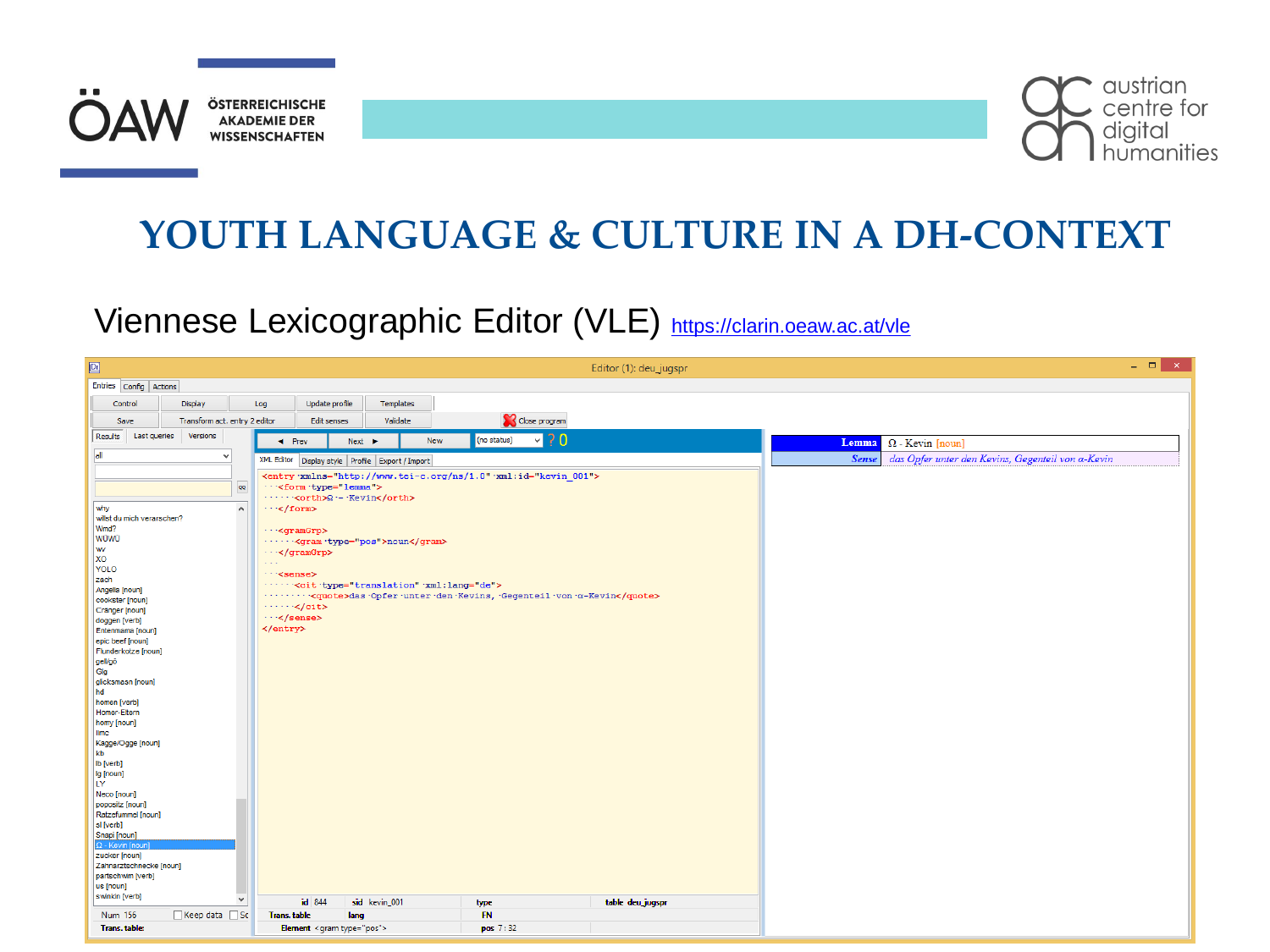



## **APPROACHING DYNAMIC KNOWLEGE EXCHANGE**

Creative Exploratory Knowledge Interaction

- $\rightarrow$  foster participatory approach in a digital environment
- $\rightarrow$  establish open workflows
- $\rightarrow$  make use of open repositories
- $\rightarrow$  create an interdisciplinary source and resource
- $\rightarrow$  potential hub for Citizen Science involvement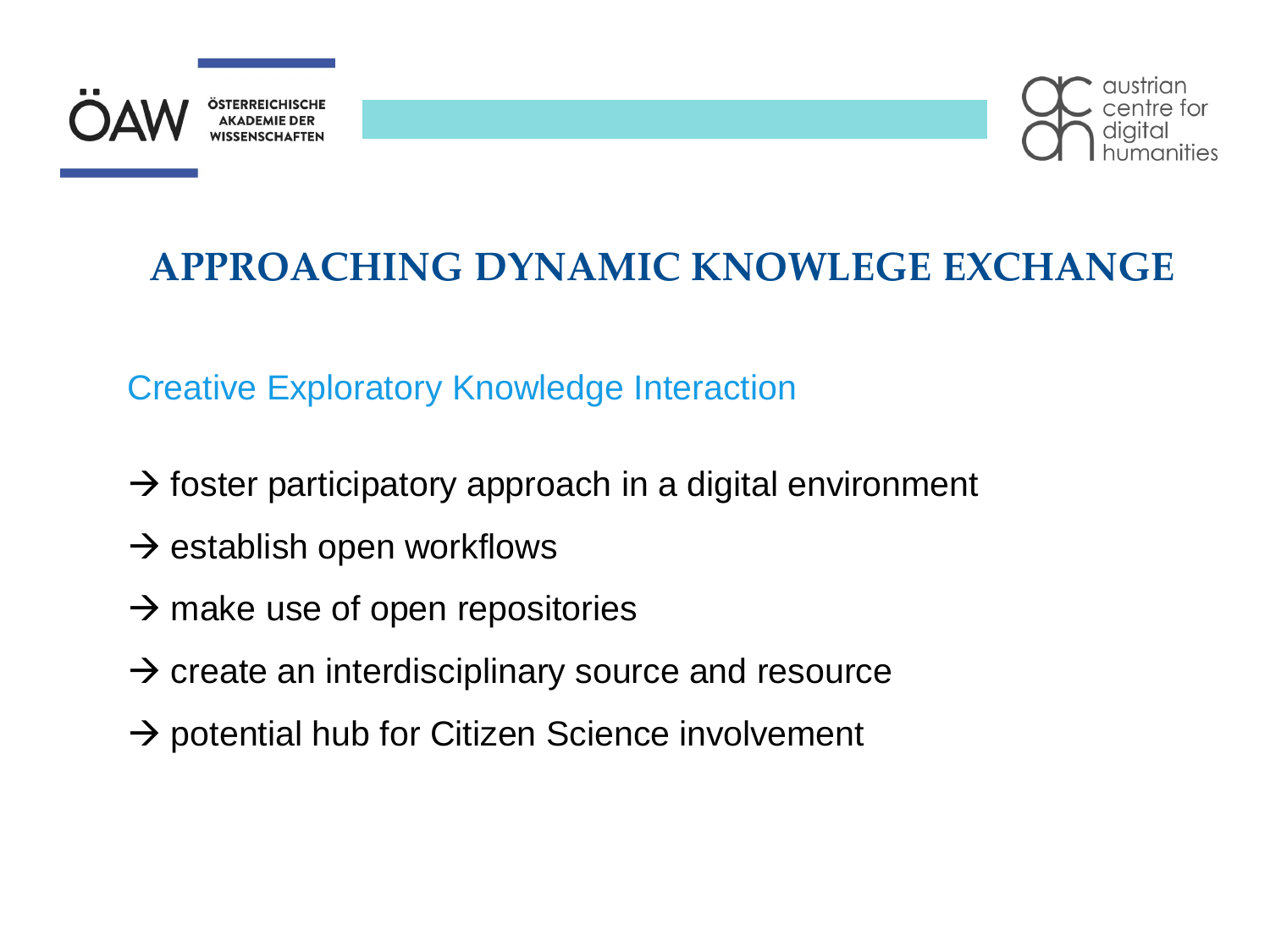



## **OUTLOOK & CONCLUSION**

- continuation of workshops & data collection in 2017
	- @KinderUniSteyr @KinderUniWien @KinderUniWels
- foster participatory approach by initiating collective digital design processes
- establish common work processes for harvesting cultural information
- work towards a digital participatory environment for dynamic knowledge interaction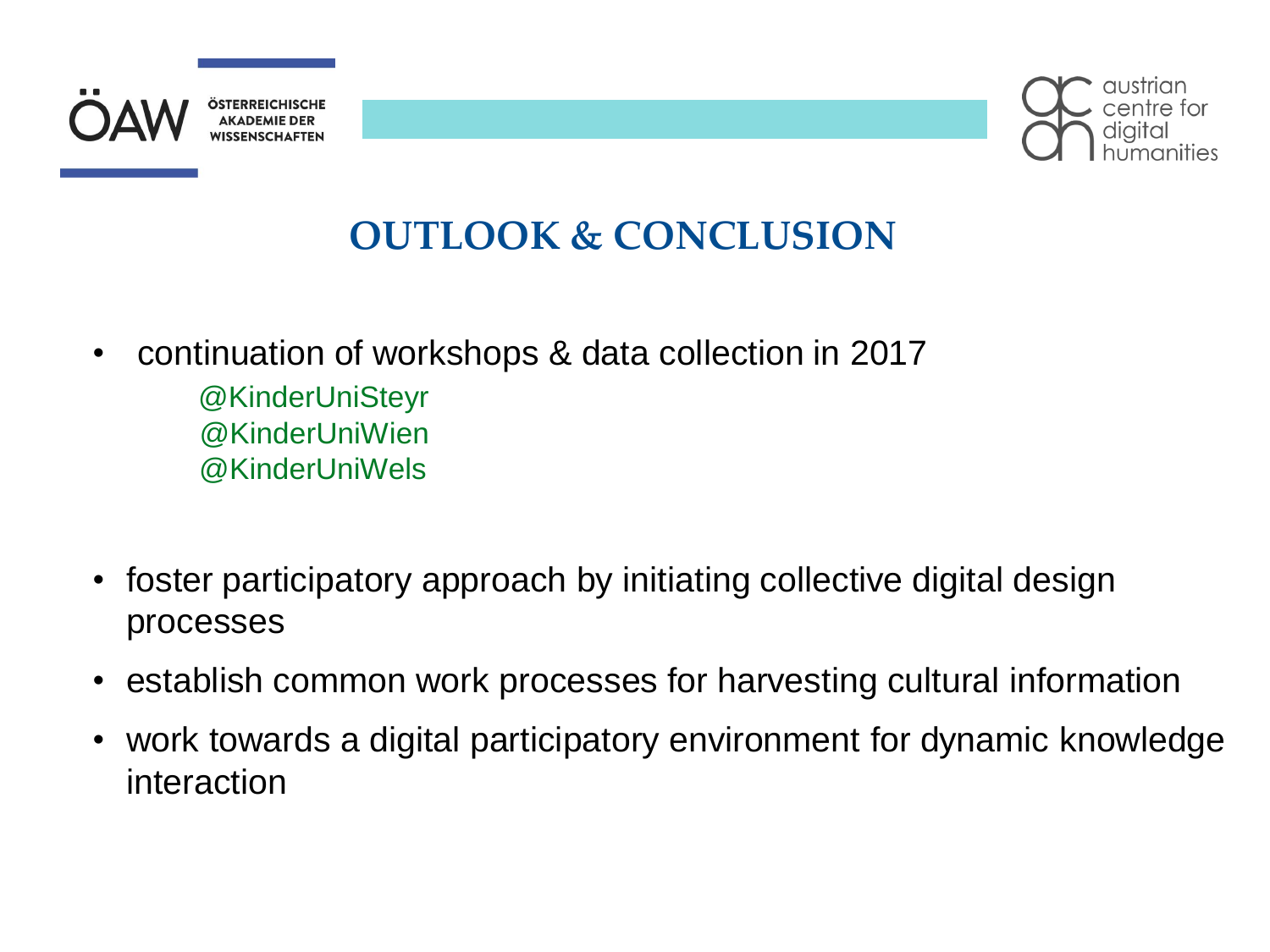



## **OUTLOOK & CONCLUSION**

In a larger European context

• connect to and incorporate in more wide-ranging infrastructures

 $\rightarrow$  COST ENeL

**EUROPEAN NETWORK OF** e-LEXICOGRAPHY

 $\rightarrow$  European Children's Universities Network

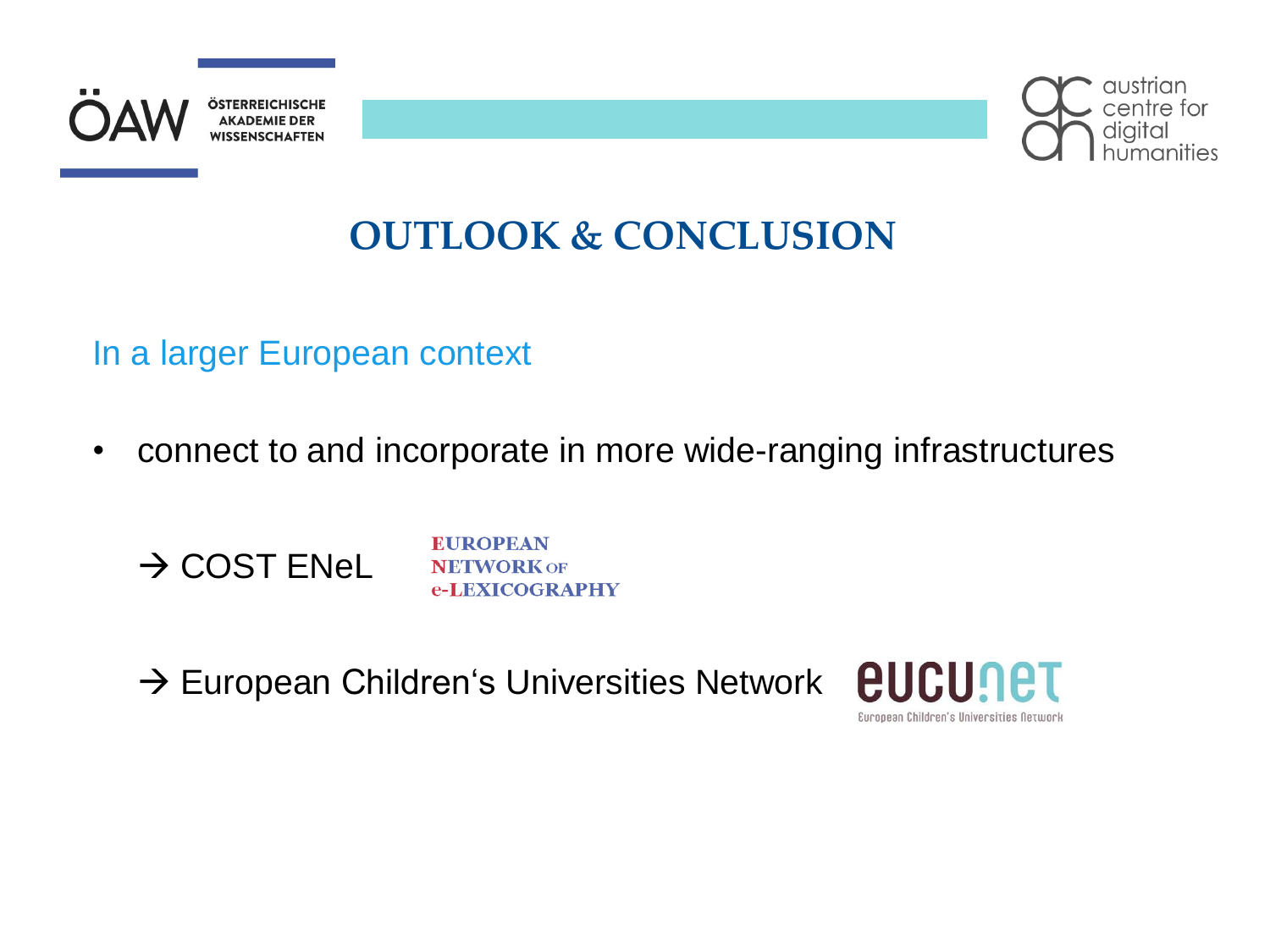



# Thank you!

… time for questions, comments, remarks..